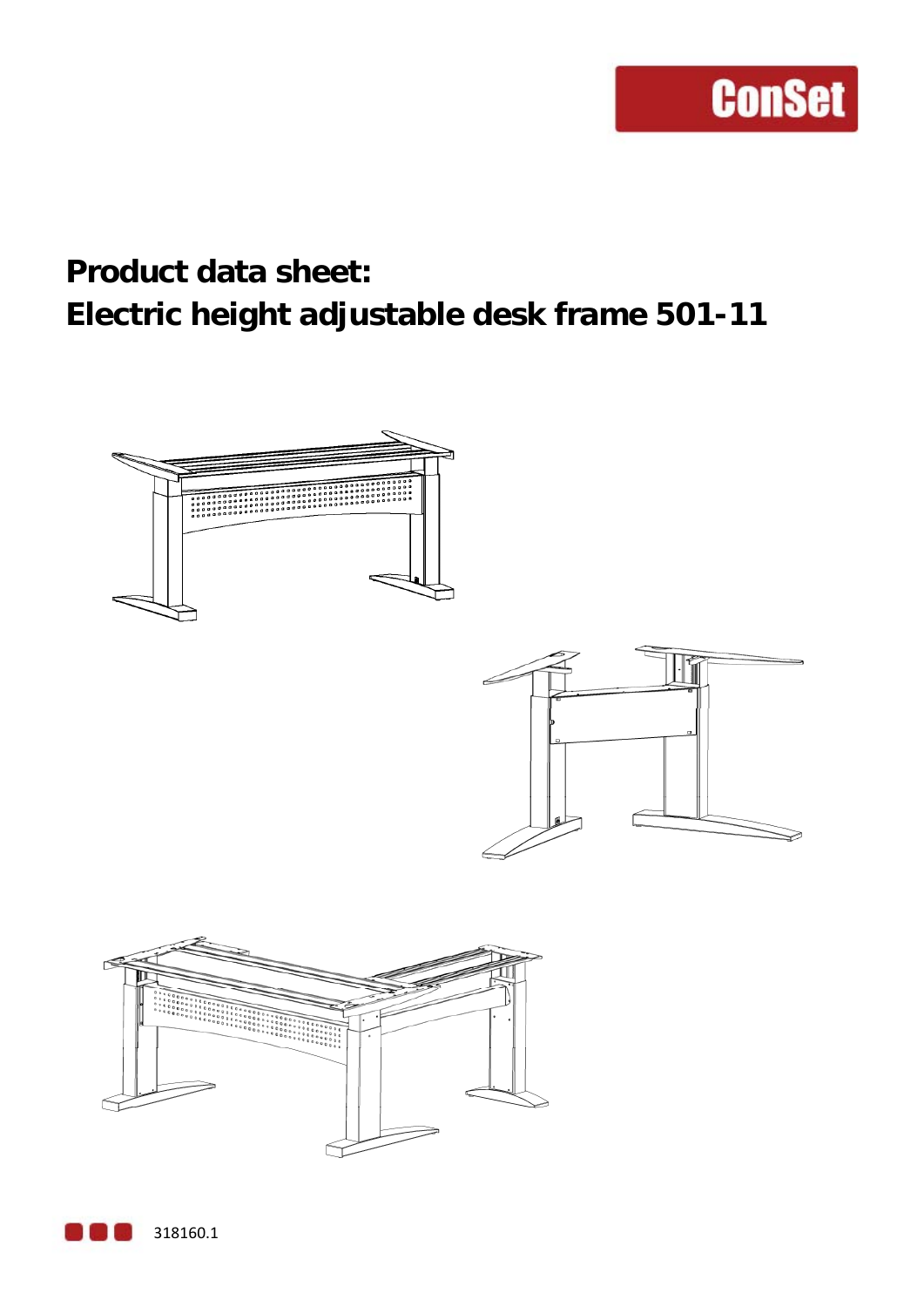# **Conset**

#### **Table of contents**

| Packing details, 2 column straight frame                  | page 3  |  |
|-----------------------------------------------------------|---------|--|
| Main measures and specifications, 2 column straight frame | page 4  |  |
| Tabletop drillings, 2 column straight frame               | page 5  |  |
| Packing details, 2 column corner frame                    | page 6  |  |
| Main measures and specifications, 2 column corner frame   | page 7  |  |
| Tabletop drillings, 2 column corner frame                 | page 8  |  |
| Packing details, 2 column corner frame                    | page 9  |  |
| Main measures and specifications, 2 column corner frame   | page 10 |  |
| Tabletop drillings, 2 column corner frame                 | page 11 |  |
| Assembly and use                                          | page 12 |  |
| Performance                                               | page 13 |  |
| Safety and tests                                          | page 14 |  |
| Component specifications                                  | page 15 |  |

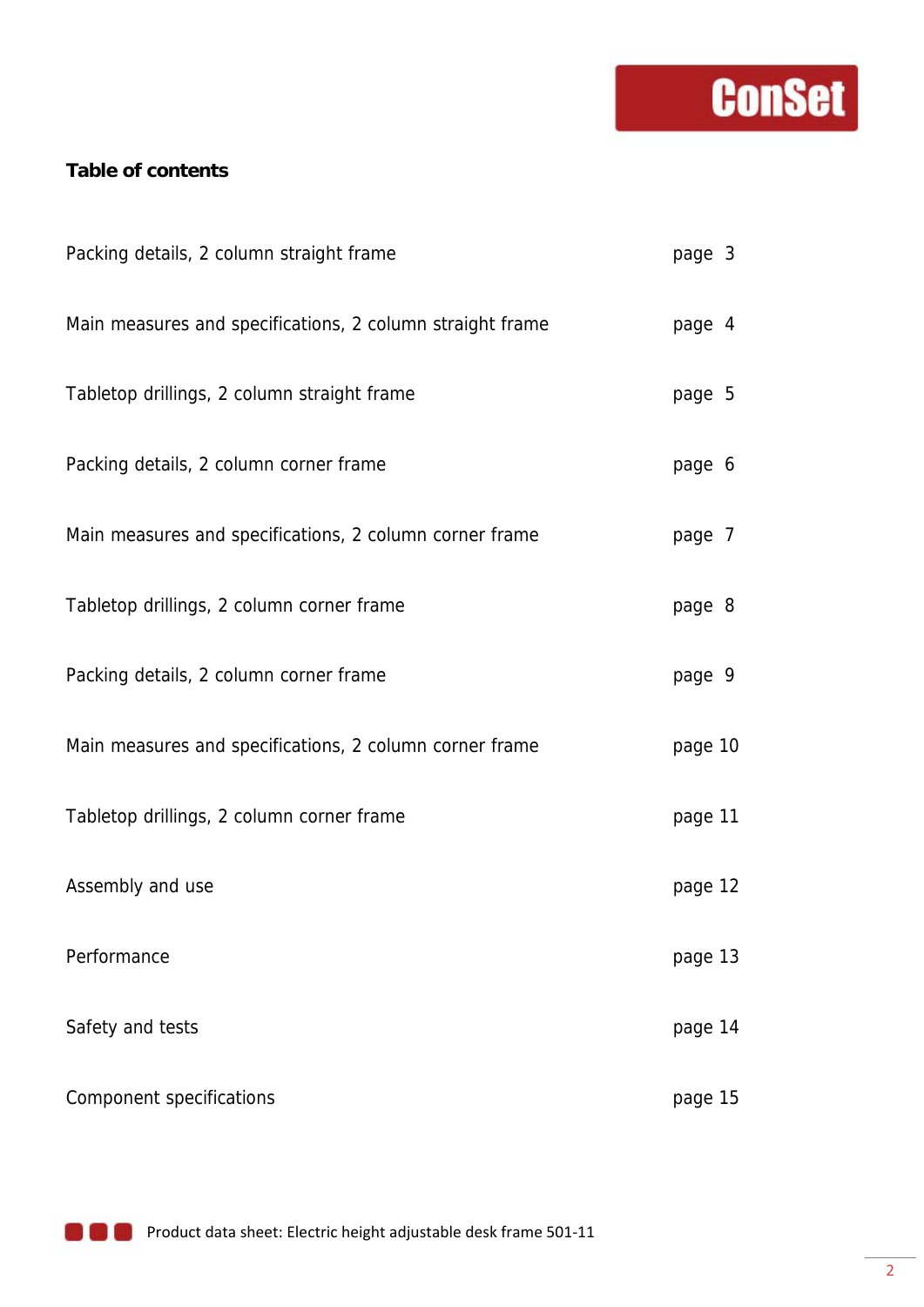#### **Packing details, 2 column straight frame**

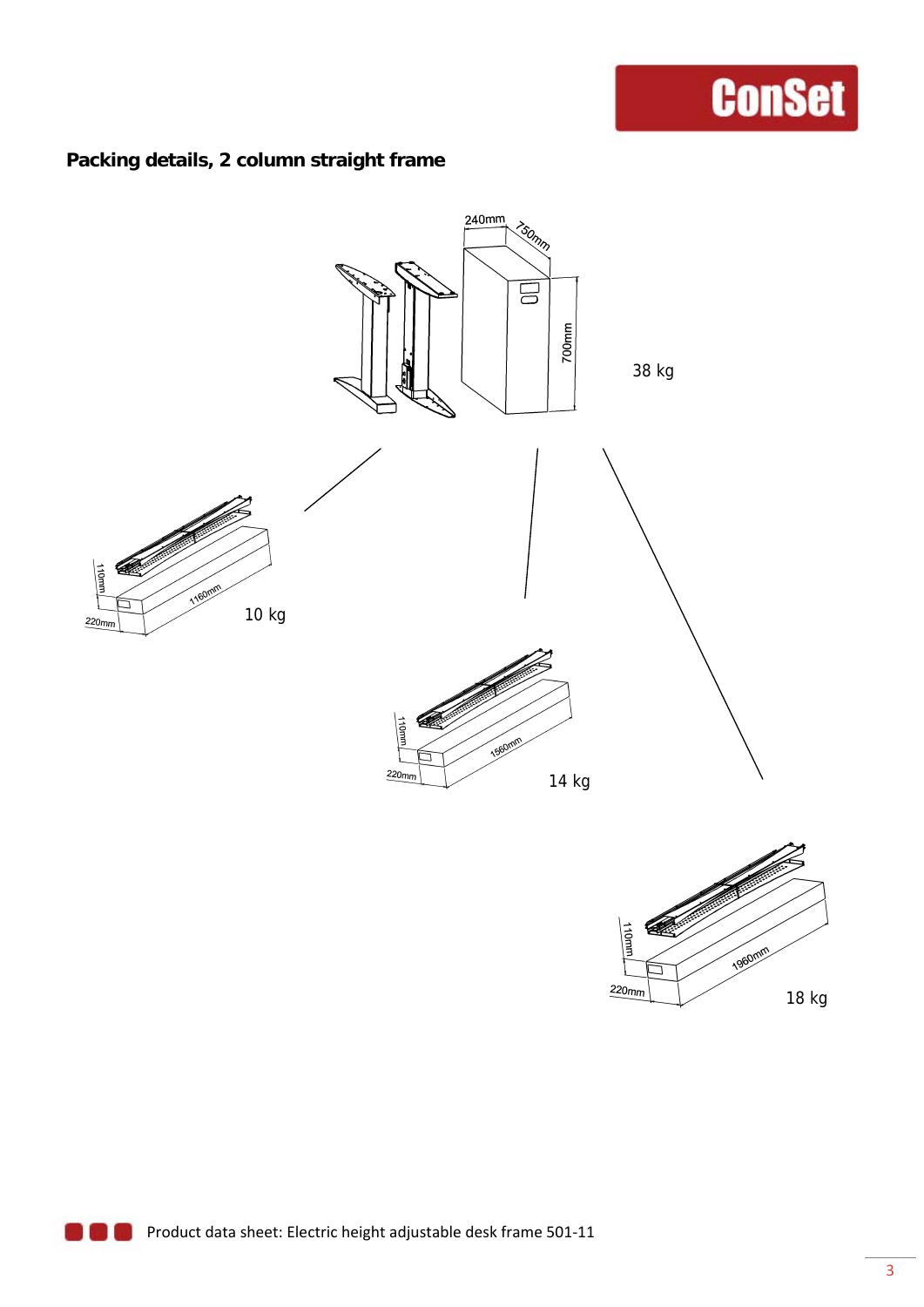

#### **Main measures and specifications, 2 column straight frame**



| Lifting capacity, frame | 150 kg    |
|-------------------------|-----------|
| Speed                   | 28 mm/sec |

If further documentation needed, please find dwg documentation on the website.

**Product data sheet: Electric height adjustable desk frame 501-11**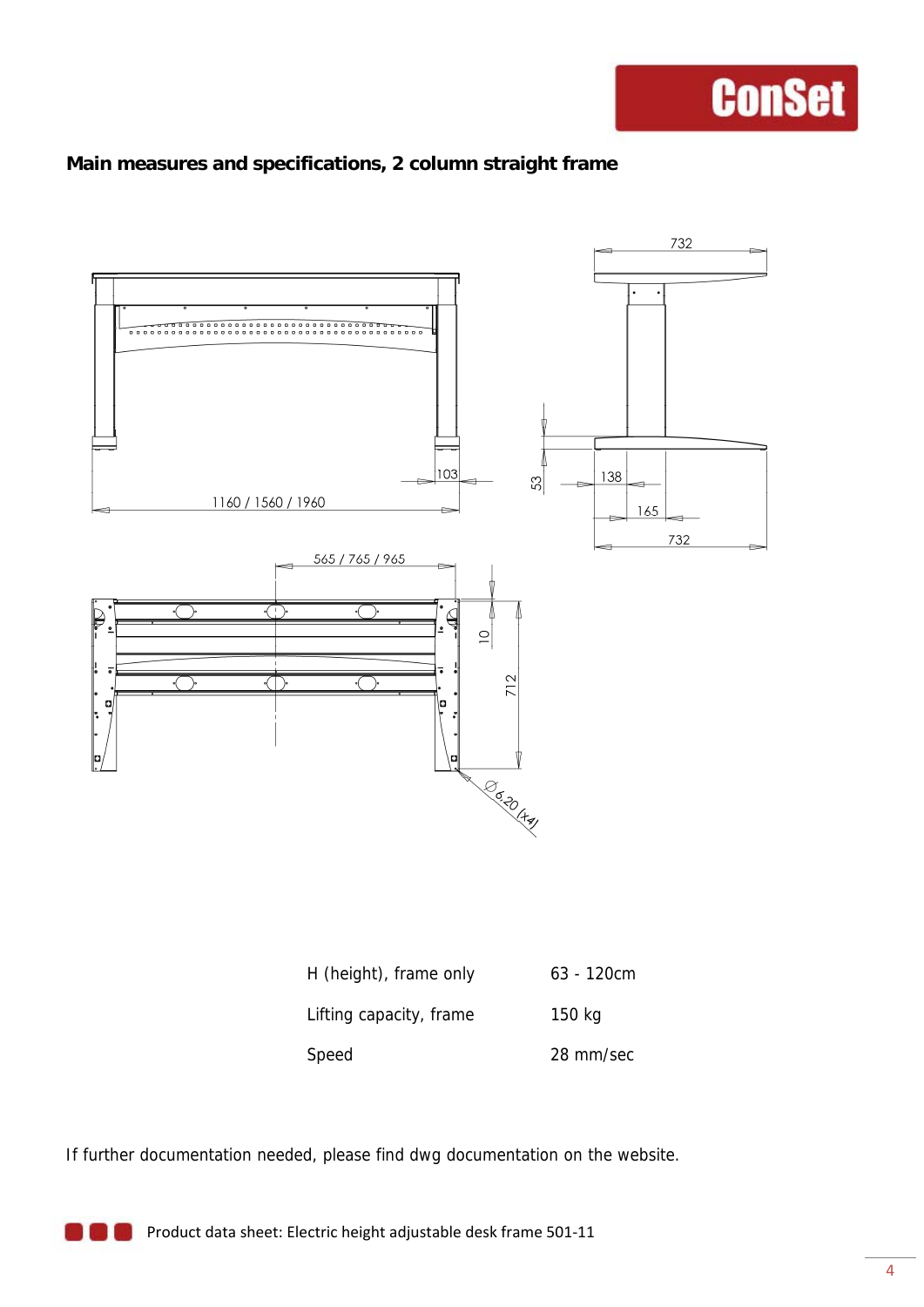#### **Tabletop drillings, 2 column straight frame**

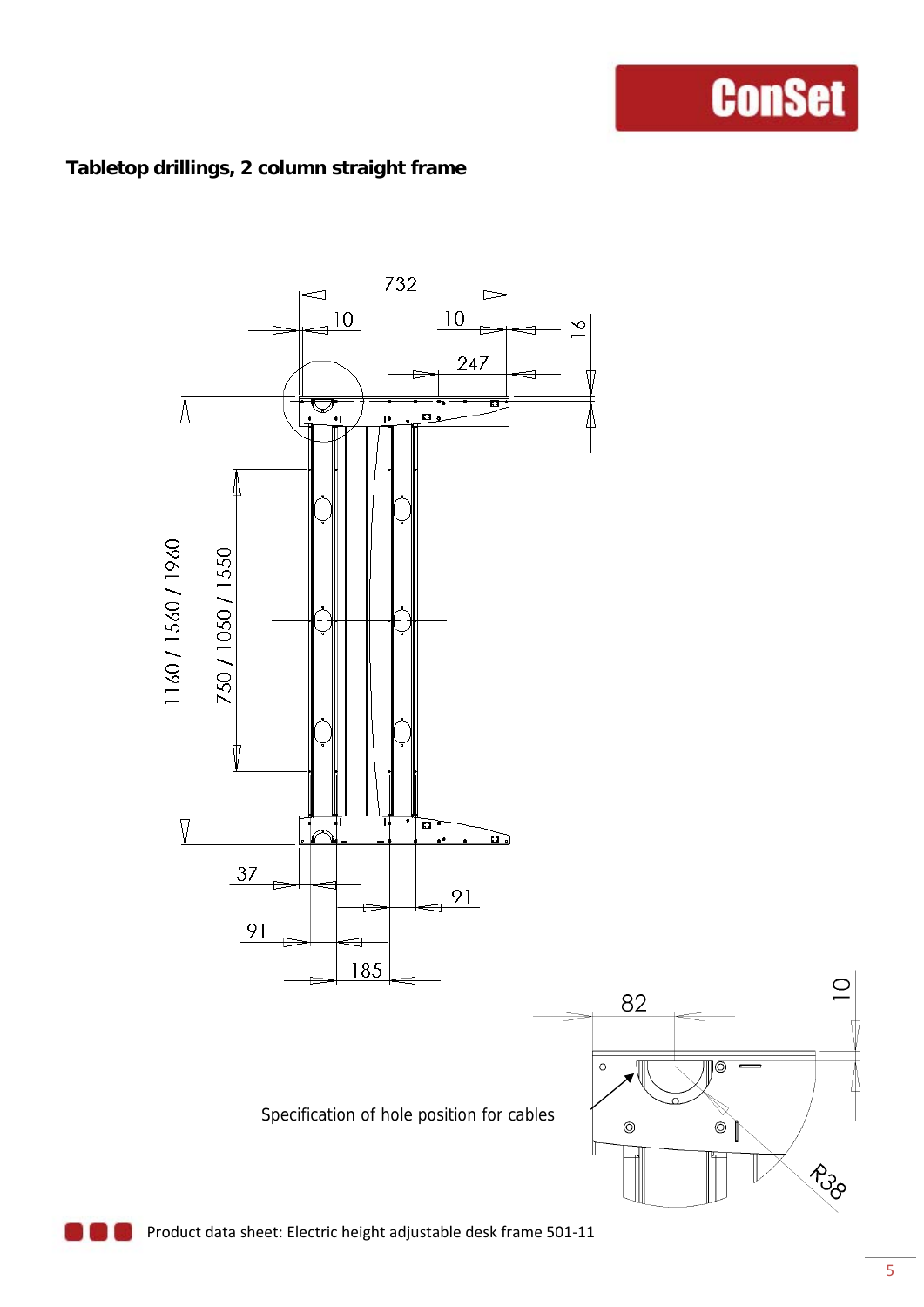#### **Packing details, 2 column corner frame**



38 kg

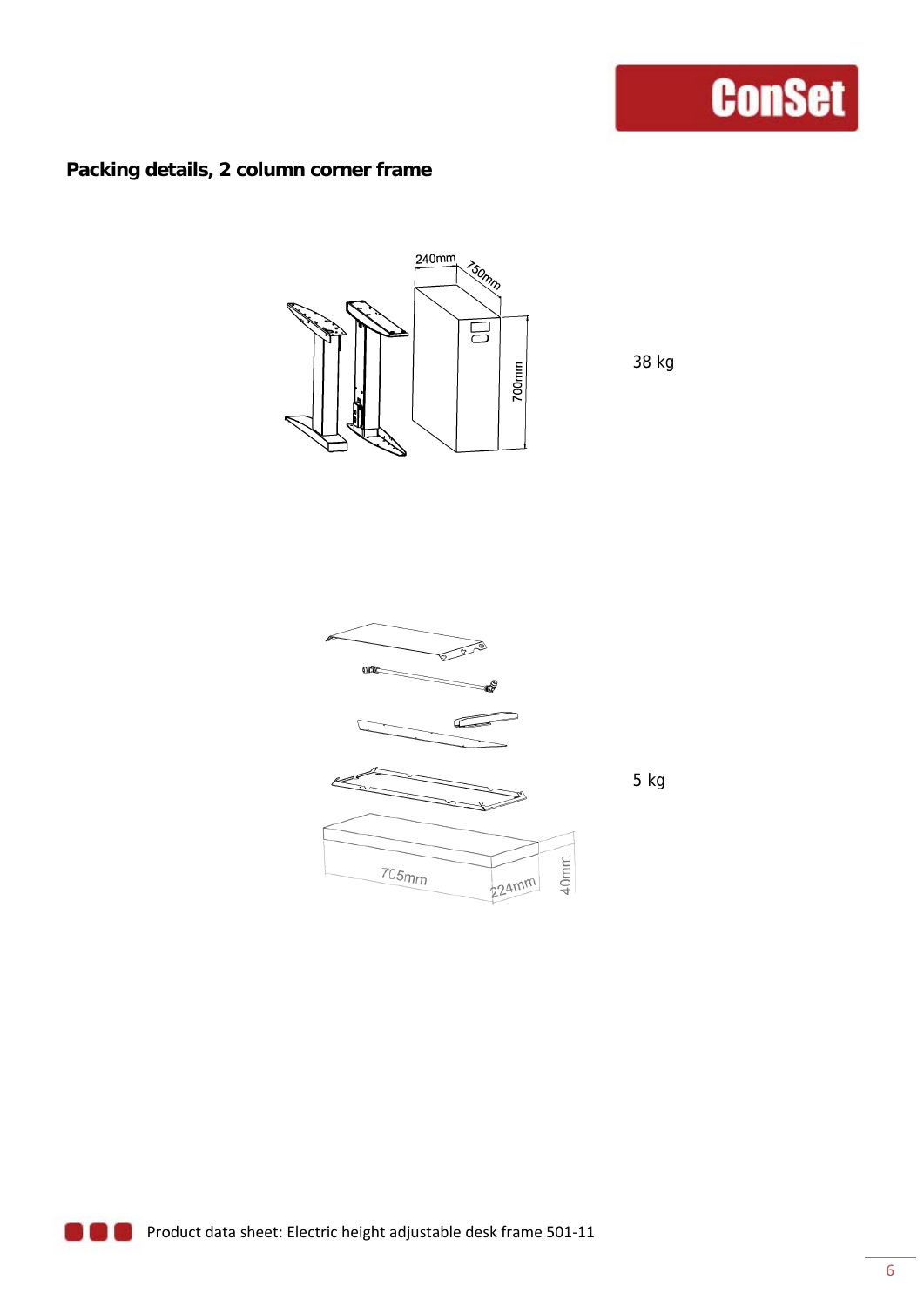

#### **Main measures and specifications, 2 column corner frame**



| H (height), frame only  | $63 - 120$ cm |
|-------------------------|---------------|
| Lifting capacity, frame | 100 kg        |
| Speed                   | 28 mm/sec     |

If further documentation needed, please find dwg documentation on the website.

**Product data sheet: Electric height adjustable desk frame 501-11**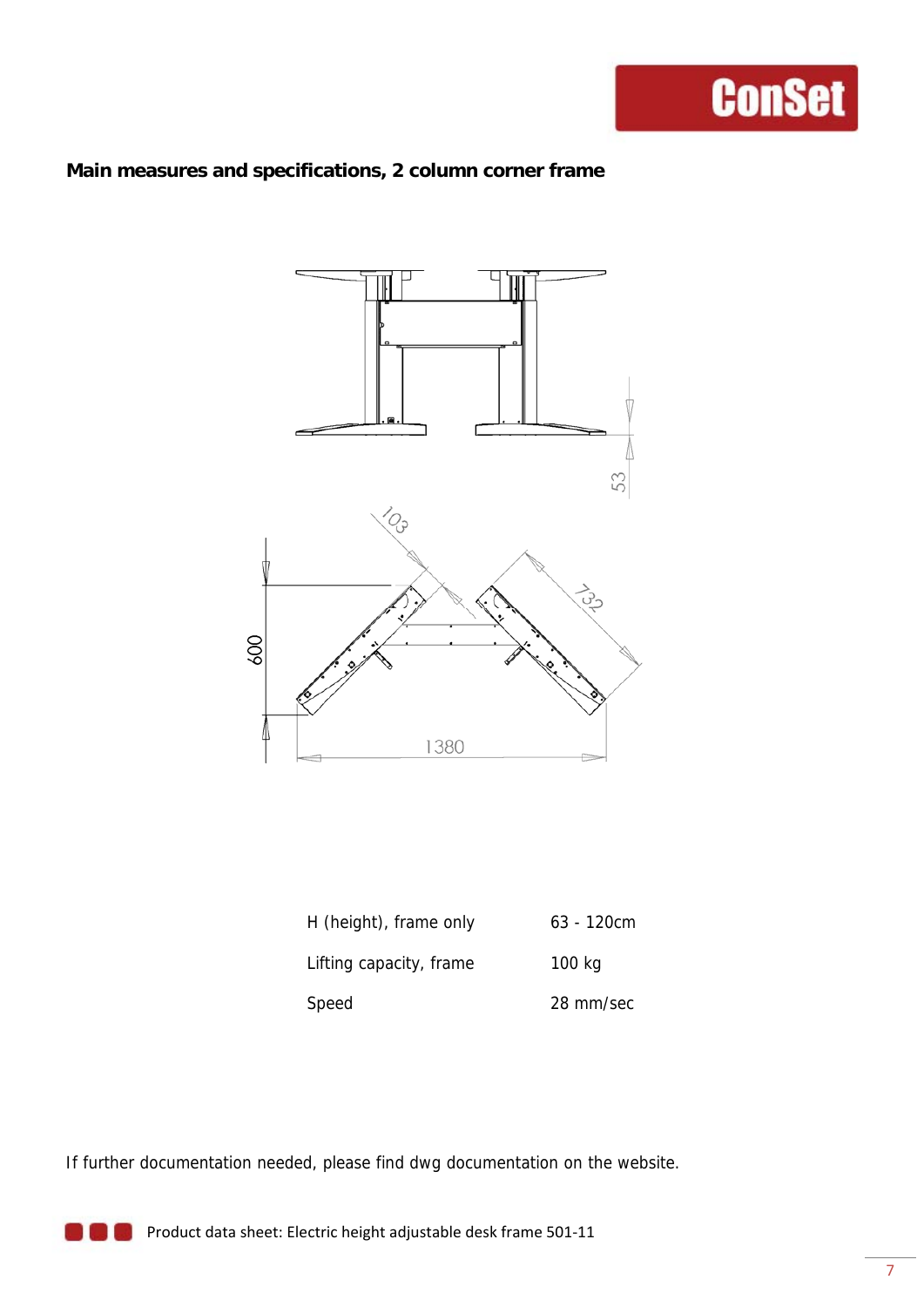#### **Tabletop drillings, 2 column corner frame**



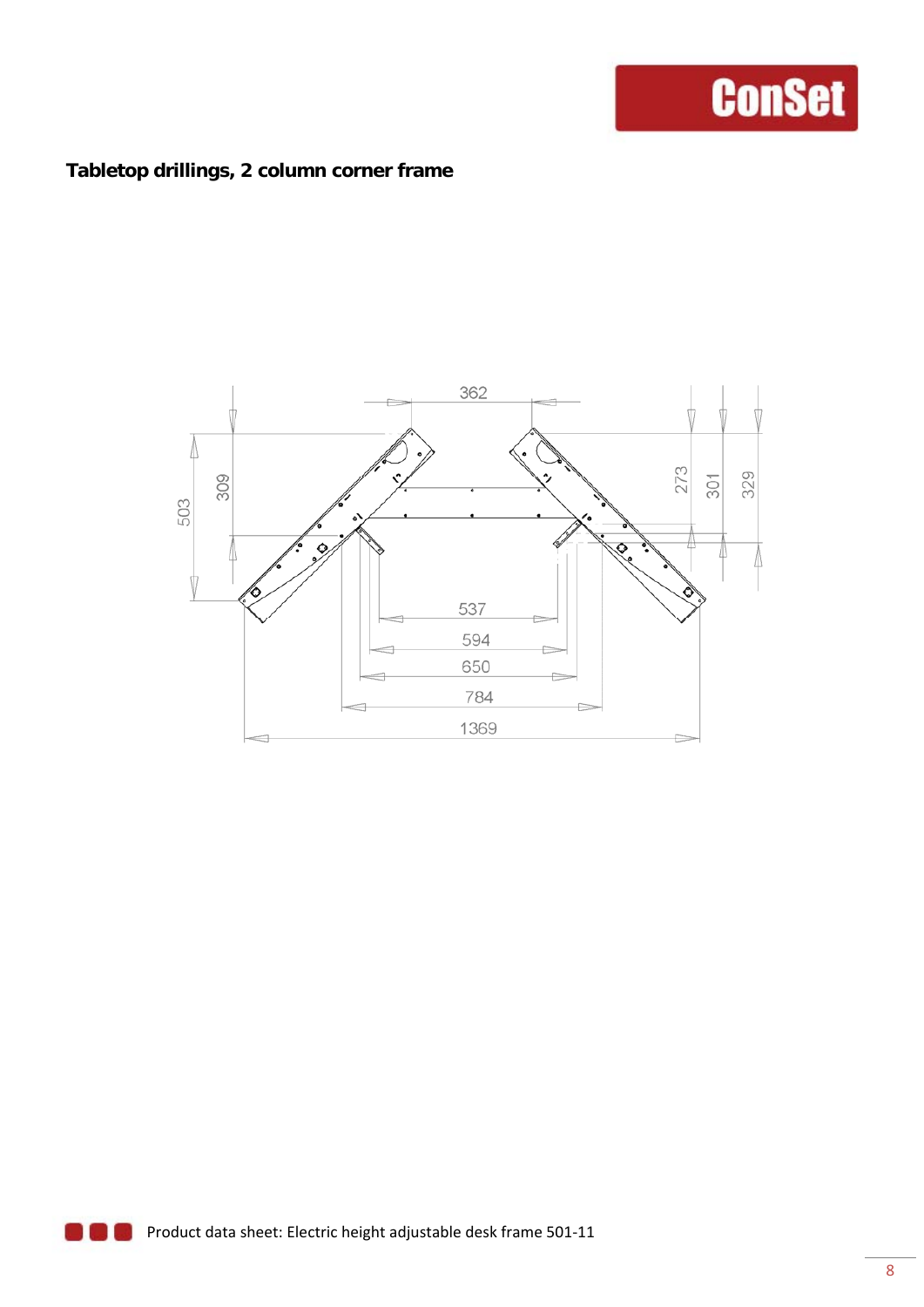#### **Packing details, 3 column corner frame**



38 kg 15 kg 15 kg 15 kg 15 kg 15 kg 16 kg 16 kg 16 kg 16 kg 16 kg 16 kg 16 kg 16 kg 16 kg 16 kg 16 kg 16 kg 16







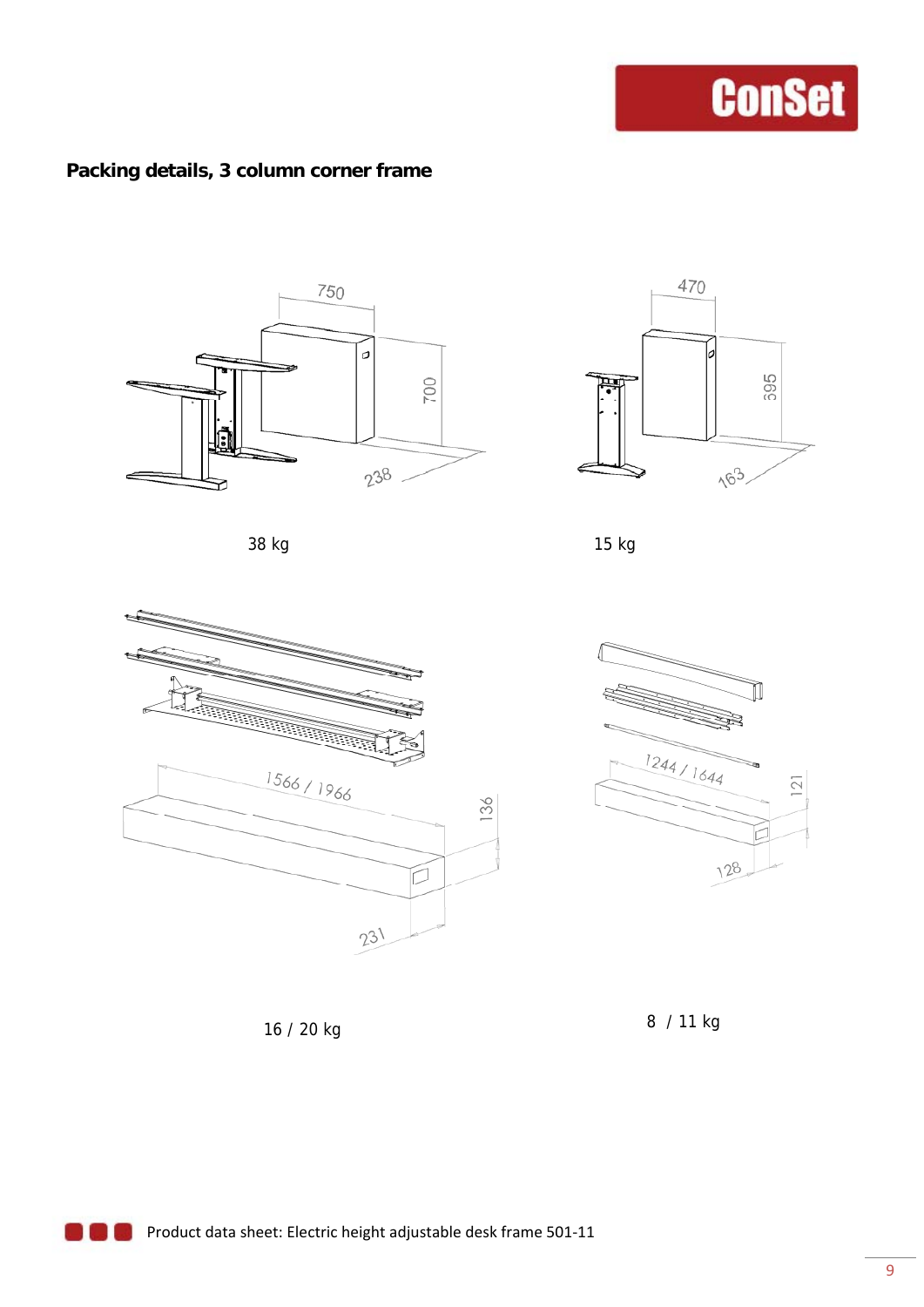

#### **Main measures and specifications, 3 column corner frame**



| H (height), frame only  | $63 - 120$ cm |
|-------------------------|---------------|
| Lifting capacity, frame | 150 kg        |
| Speed                   | 28 mm/sec     |

**Product data sheet: Electric height adjustable desk frame 501-11**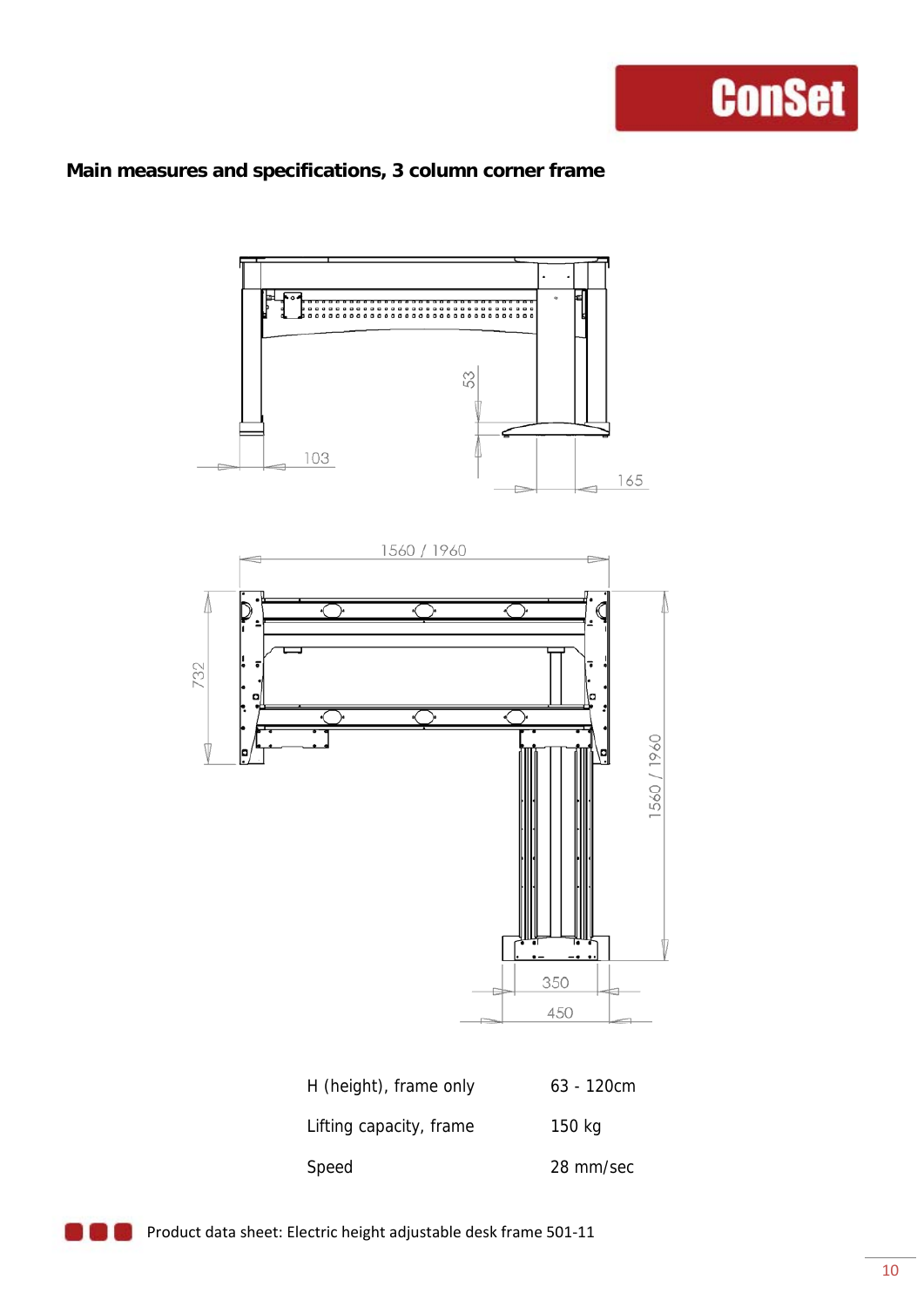#### **Tabletop drillings, 3 column corner frame**



Specified drillings required for placing the tops correctly.

\* marks showing additional needed fixing points.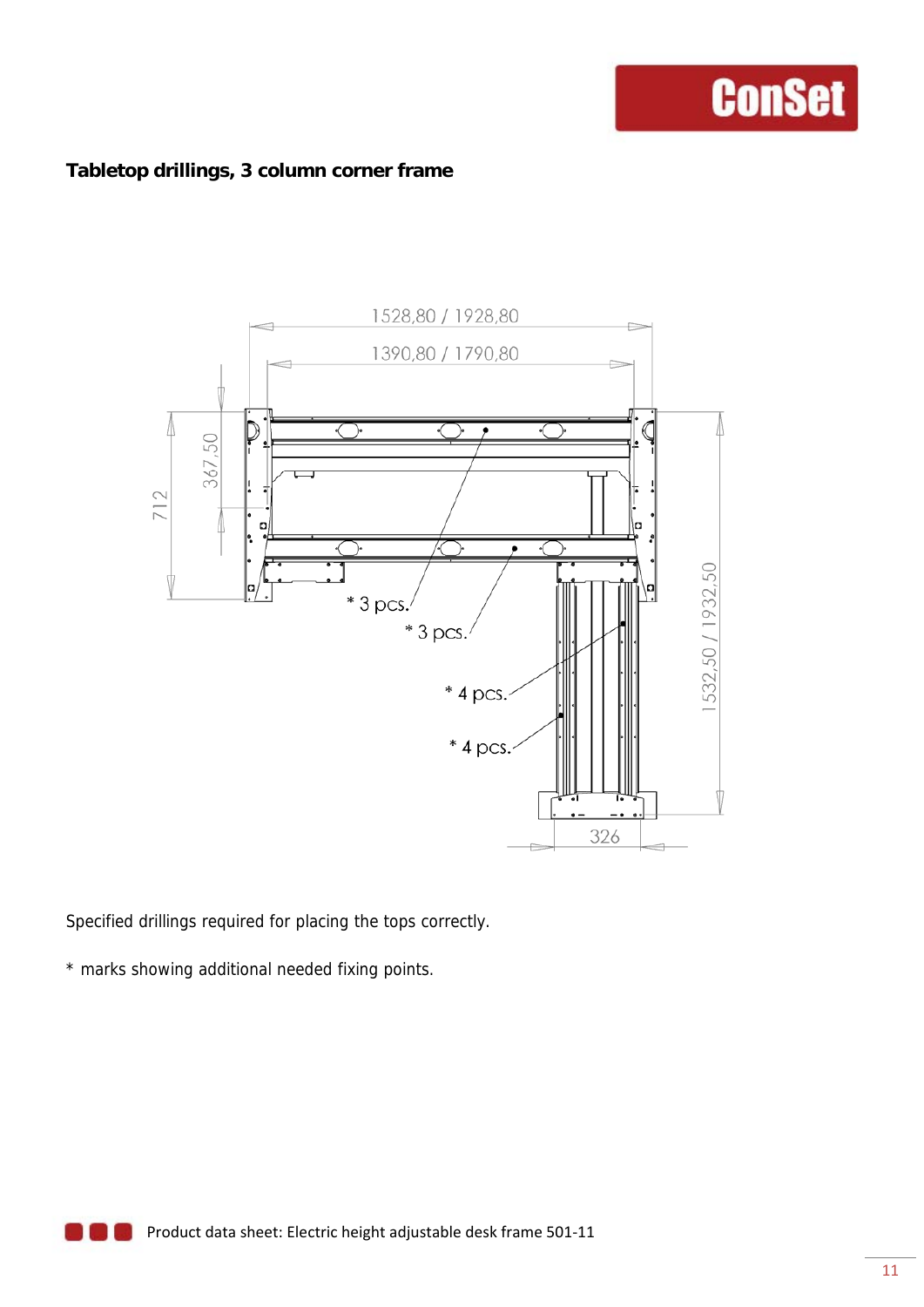#### **Assembly and use**

Along with all products a "Direction for assembly and use" is delivered. In this you will find a detailed description of the way of assembly, please find the sketch below coming from this instruction.



After the frame has been mounted the chosen tabletop is mounted and the operation unit will be possible to fix at the bottom side of the tabletop. This operation unit has to rocker switches.

With rocker switch A it is possible to connect the disconnect the AC voltage. If disconnected the standby consumption is 0 W !

With rocker switch B it is possible to move the tabletop up and down and can be stopped at all levels

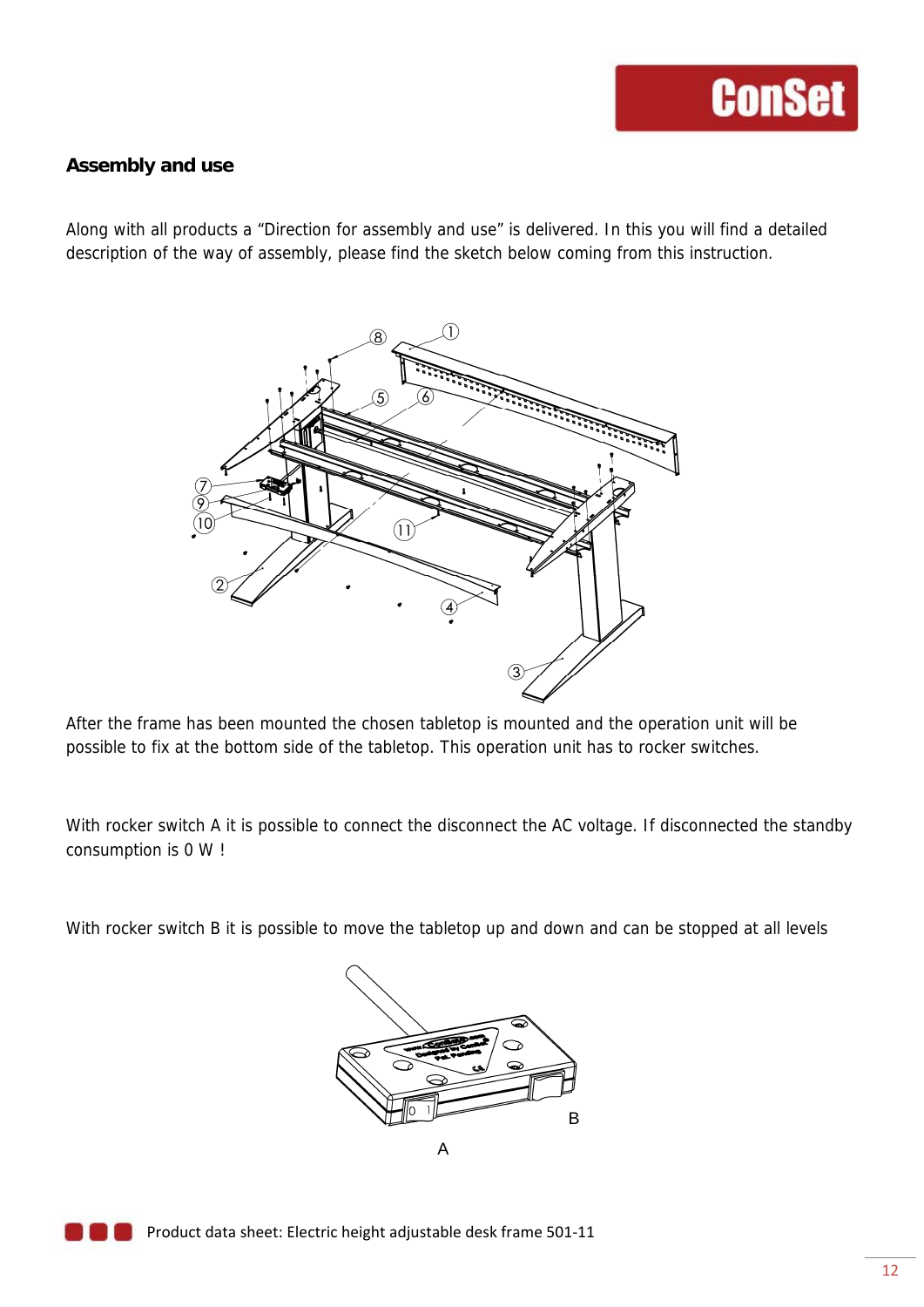#### **Performance, 2 column straight frame**



Performance, load/speed



F [N]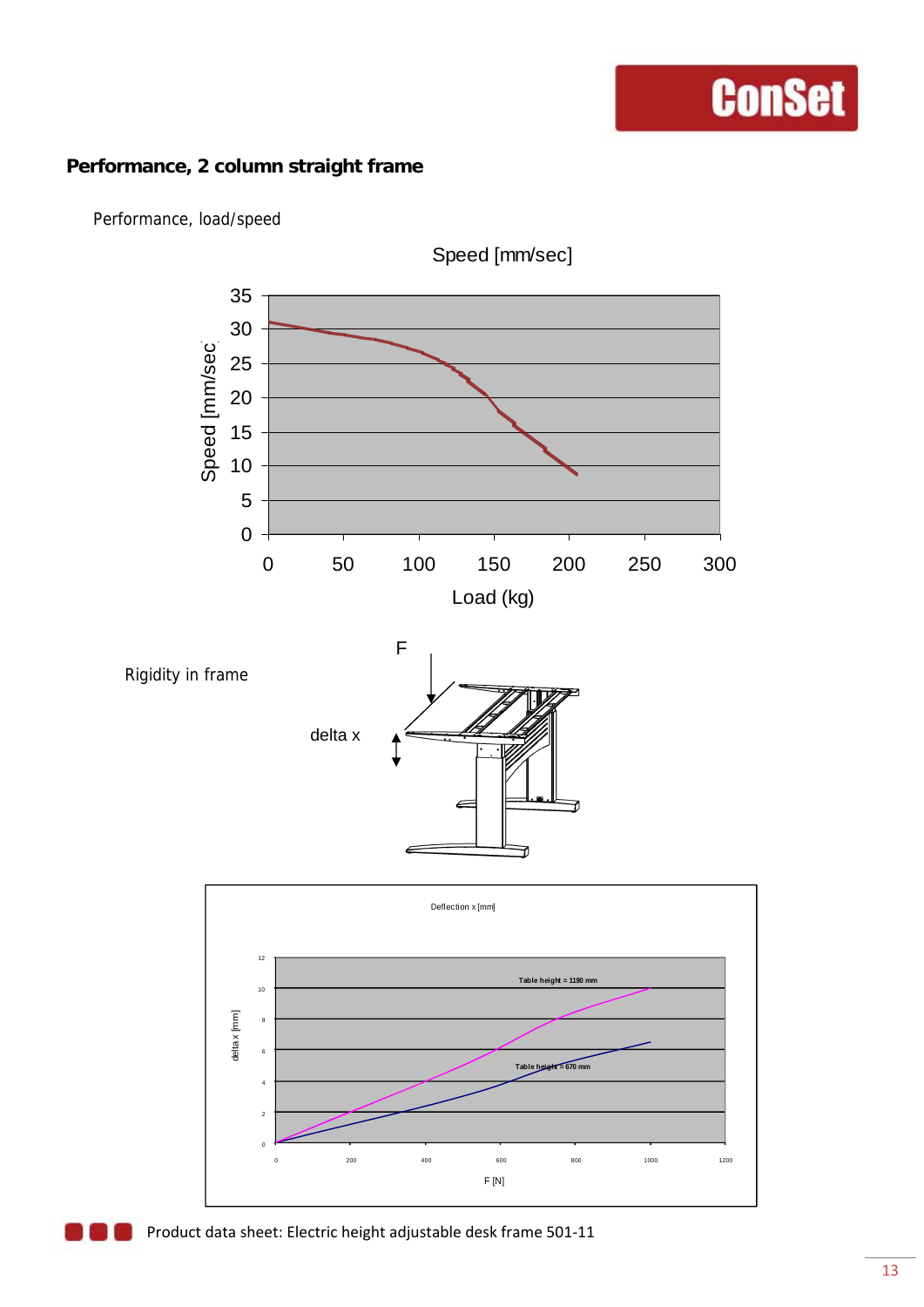#### **Safety and tests**

All products have been tested up against the following norms:

ISO/DIS 8019

DS/ISO 7172

The norms mention above is possible to find at the website in the section "Norms and approvals".

#### **DECLARATION OF CONFORMITY**

We hereby declare, under our sole responsibility that the following products:

- ConSet sit and stand tables product type 501-11

which are covered by this statement, are in conformity with the following standards and other normative documents::

- Counsel Directive 98/37/EF
- Counsel Directive 89/336/EØF with later changes
- Counsel Directive 73/23/EØF with later changes

With reference to the Machinery Directive (98/37/EF) please be aware:

- the sit and stand table is considered a machine and
- the sit and stand table may not be used until it has been assembled and installed according to the instructions.".